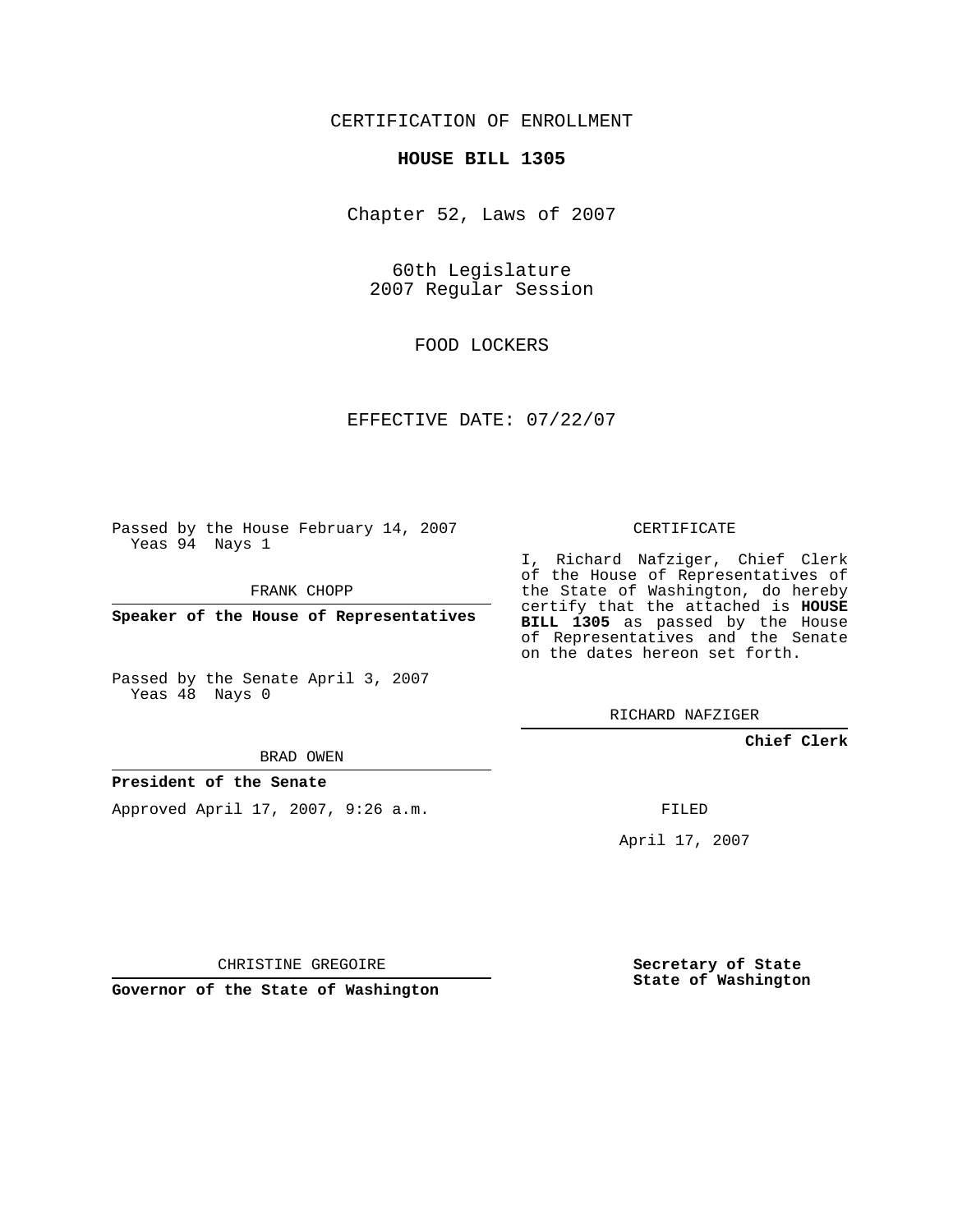# **HOUSE BILL 1305** \_\_\_\_\_\_\_\_\_\_\_\_\_\_\_\_\_\_\_\_\_\_\_\_\_\_\_\_\_\_\_\_\_\_\_\_\_\_\_\_\_\_\_\_\_

\_\_\_\_\_\_\_\_\_\_\_\_\_\_\_\_\_\_\_\_\_\_\_\_\_\_\_\_\_\_\_\_\_\_\_\_\_\_\_\_\_\_\_\_\_

Passed Legislature - 2007 Regular Session

### **State of Washington 60th Legislature 2007 Regular Session**

**By** Representatives Kretz, Warnick, Hailey, McCoy, Newhouse and Haler; by request of Department of Agriculture

Read first time 01/16/2007. Referred to Committee on Agriculture & Natural Resources.

 AN ACT Relating to the regulation of food lockers; amending RCW 19.02.110 and 43.70.900; and repealing RCW 19.32.005, 19.32.010, 19.32.020, 19.32.030, 19.32.040, 19.32.050, 19.32.055, 19.32.060, 19.32.090, 19.32.100, 19.32.110, 19.32.150, 19.32.160, 19.32.165, 19.32.170, 19.32.180, and 19.32.900.

BE IT ENACTED BY THE LEGISLATURE OF THE STATE OF WASHINGTON:

 **Sec. 1.** RCW 19.02.110 and 2000 c 171 s 43 are each amended to read as follows:

 In addition to the licenses processed under the master license system prior to April 1, 1982, on July 1, 1982, use of the master license system shall be expanded as provided by this section.

 Applications for the following shall be filed with the business license center and shall be processed, and renewals shall be issued, under the master license system:

(1) Nursery dealer's licenses required by chapter 15.13 RCW;

(2) Seed dealer's licenses required by chapter 15.49 RCW;

- (3) Pesticide dealer's licenses required by chapter 15.58 RCW;
- (4) Shopkeeper's licenses required by chapter 18.64 RCW;
- 19 (5) ((<del>Refrigerated locker licenses required by chapter 19.32 RCW;</del>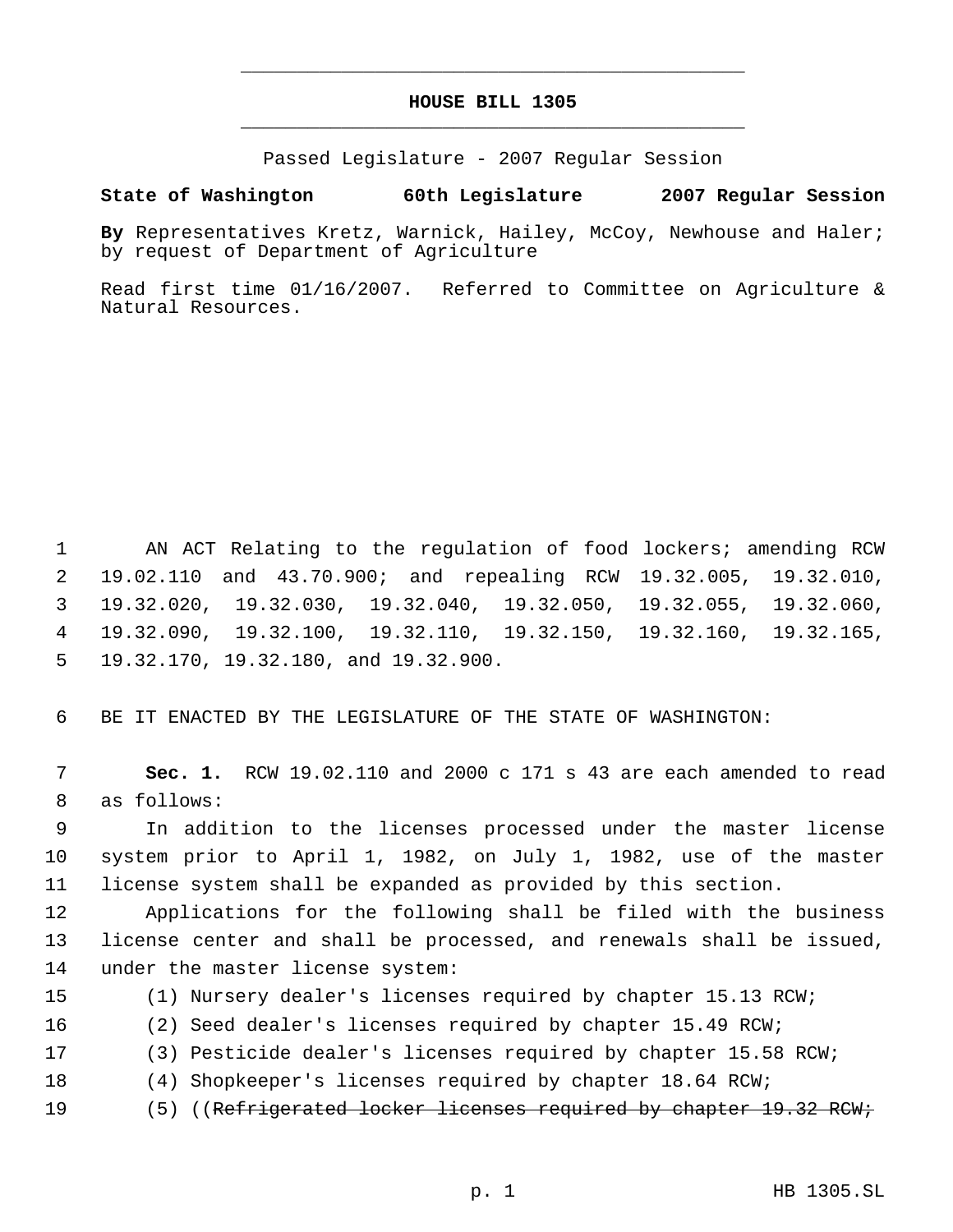$(6)$ )) Egg dealer's licenses required by chapter 69.25 RCW.

 **Sec. 2.** RCW 43.70.900 and 1990 c 33 s 580 are each amended to read as follows:

 All references to the secretary or department of social and health services in the Revised Code of Washington shall be construed to mean the secretary or department of health when referring to the functions 7 transferred in RCW 43.70.080, ((15.36.005,)) 18.104.005, ((19.32.005,  $28A.210.005,$  (43.83B.005, 43.99D.005, 43.99E.005, ( $(70.05.005, )$ ) 9 70.08.005,  $((70.12.005, 70.22.005, 70.24.005, 70.40.005, 70.41.005,$ and 70.54.005.

 NEW SECTION. **Sec. 3.** The following acts or parts of acts are each repealed:

 (1) RCW 19.32.005 (Transfer of duties to the department of health) and 1989 1st ex.s. c 9 s 238;

 (2) RCW 19.32.010 (Declaration of police power) and 1943 c 117 s 1; (3) RCW 19.32.020 (Definitions) and 1982 c 182 s 31 & 1943 c 117 s 2;

(4) RCW 19.32.030 (Director--Duties) and 1943 c 117 s 7;

 (5) RCW 19.32.040 (Licensing required--Application) and 1982 c 182 s 32 & 1943 c 117 s 3;

 (6) RCW 19.32.050 (License fees--Expiration--Annual renewal fees) and 1982 c 182 s 33, 1967 c 240 s 39, & 1943 c 117 s 4;

 (7) RCW 19.32.055 (Stipulated license fee to replace existent charges) and 1943 c 117 s 15;

 (8) RCW 19.32.060 (Revocation or suspension of licenses--Grounds-- Notice--Review) and 1997 c 58 s 849 & 1943 c 117 s 5;

 (9) RCW 19.32.090 (Revocation or suspension of licenses-- Witnesses--Evidence) and 1943 c 117 s 10;

 (10) RCW 19.32.100 (Equipment--Operation--Controls--Temperatures) and 1943 c 117 s 9;

 (11) RCW 19.32.110 (Diseased persons not to be employed--Health certificates) and 1991 c 3 s 287, 1985 c 213 s 11, & 1943 c 117 s 6;

 (12) RCW 19.32.150 (Inspection of lockers and vehicles) and 2000 c 171 s 49 & 1943 c 117 s 8;

 (13) RCW 19.32.160 (Liability for loss of goods) and 1943 c 117 s 12;